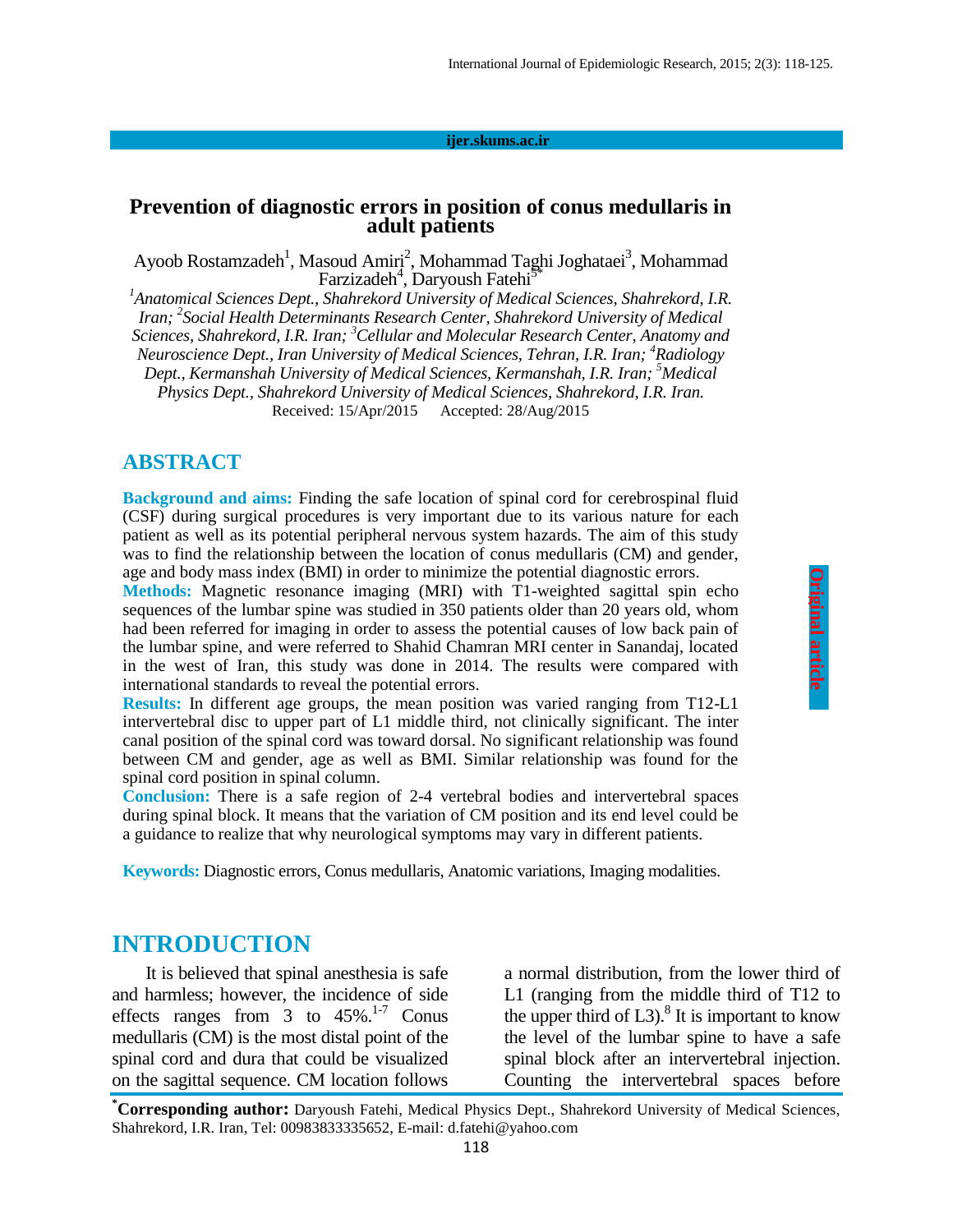spinal block is an important way to evade damage to the spinal cord. In two thirds of the patients; however, finding the intervertebral space with palpation fails to give us the right location. In fact, using a safe location for spinal block (a form of regional anesthesia involving injection of a local anesthetic into the subarachnoid space, generally through a fine needle, usually 9 cm long) during surgical procedures is very important. Moreover, the neurological structures at the level of the thoracolumbar spine are critical for lowerextremity motor, sensory function, as well as bowel, bladder, and sexual functions.<sup>9</sup> The lumbar sympathetic, sacral parasympathetic and sacral somatic nerves originate within the CM and they are carried within the nerve roots of the cauda equine. $10,11$  The cauda equina is an anatomical region, where the only remnant of the spinal cord is the filum terminal and the neurological structures include the lumbar and sacral nerve roots. $12$  There are different imaging methods for spinal column and spinal cord; such as radiography, computed tomography (CT) scan and magnetic resonance imaging  $(MRI)^{13}$  (Figure 1).



**Figure 1:** Coronal CT scan of the lumbar spine shows spinal column and vertebrae. Note to position of conus medullaris and cauda equina in spinal canal.

Due to optimal assessment of bone anatomy and degree of canal occlusion, CT scan has a variety of applications of the imaging of spinal region. Nonetheless, CT scanning has a limited capacity for visualizing the precise size of a traumatic disc herniation, presence of epidural or subdural hematomas, nature and degree of ligamentous disruption, or the changes in the spinal cord parenchyma. However, MRI has improved our ability to visualize and comprehend the degree of softtissue ligamentous injury, intervertebral disc disruption and herniation, spinal cord parenchymal edema, and hemorrhage or disruption following spinal injury. Furthermore, MRI is a noninvasive and nonionizing modality that allows improved visualization of the spinal cord parenchyma and adjacent soft-tissue structures.<sup>13,14</sup>

Unfortunately, MRI has a few drawbacks. It may not be available in all institutions, it requires more time to obtain a full complement of images, and patients with claustrophobia or patients with specific ferromagnetic implants cannot undergo MR imaging. $15$ 

Due to raising costs and potential dangers, lumbar radiograph and MRI are not appropriate for routine use to check the conus position and lumbar spinal level in every spinal block procedure. $\frac{16}{6}$  Purpose of this study was to find the relationship between the location of CM and spinal position in adult patients, with age, gender, and body mass index (BMI).

### **METHODS**

This cross-sectional study was conducted on patients referring to Shahid Chamran MRI center in Sanandaj, West of Iran in 2014. All the procedures were done in accordance with the ethical standards of the responsible committee on human experimentation institutional. Informed consent was obtained from all patients for attending in the study.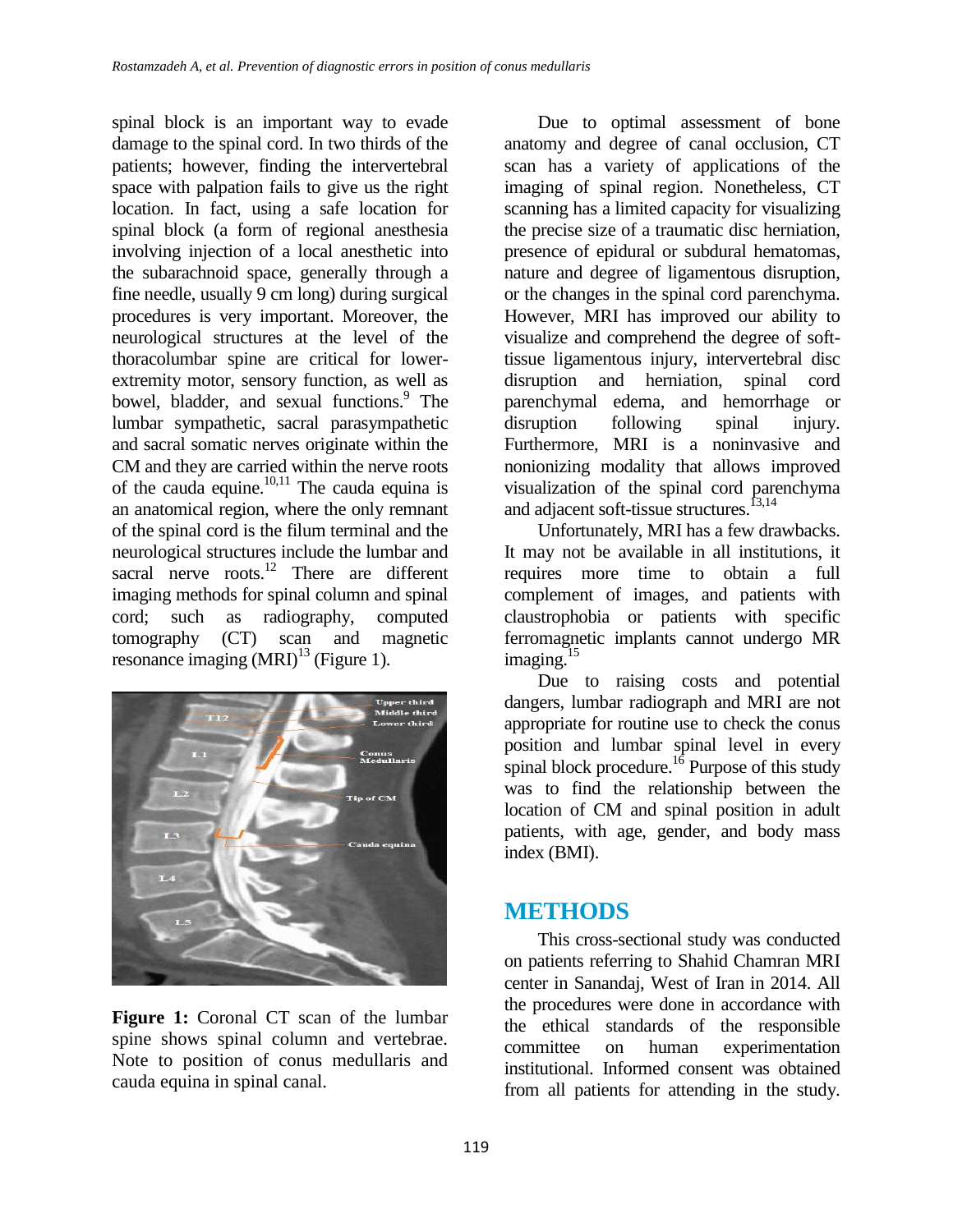The study population were patients older than 20 years of age during which final growth of the skeletal system and final position of the CM in spinal column occurred. Exclusion criteria included spinal operation, kyphoscoliosis, congenital anomalies such as syringomyelia or dural cyst, and abnormality of the vertebrae or cord. For this study, 350 eligible patients (199 males and 151 females) were selected during May to December 2014. T1-weighted sagittal spin echo MRI sequences of the lumbar spine with the patient in the supine position were studied to evaluate the location of CM. The patients' height and weight were measured by a trained medical technician. Images were obtained by 1.5 Tesla MR Scanner (Siemens, Symphony, Germany) with slice thickness of 4-5mm and slice interval of 1mm. A line vertical to the long axis of the cord and the dura was extended to the adjacent vertebra, and the position was defined in relation to the vertebra. Each vertebra and intervertebral space was divided to four sections. Additionally, vertebral body was divided to three identical parts: upper, middle, and lower thirds (Figure  $2$ ).<sup>17</sup>



**Figure 2:** T2-weighted sagittal MRI showing spinal cord, conus medullaris position and its boundaries.

A horizontal line was drawn from the most distal part of the spinal cord on midsagittal image perpendicular to the longitudinal axis of the spine. The position of the CM was defined as the vertebral segment or intervertebral disc space that was determined by the line. In addition, the shape of the CM in those imaged was investigated by three types: type A was defined as the tip of the conus bevel deviated to ventral, type B to central, and type C to dorsal (Figure 3).<sup>18</sup>



**Figure 3:** The position of the conus medullaris in spinal canal. Type B was defined as the tip of the conus to the central.

The vertebral body was determined by counting downward from Lower third of T11 (as the highest level) to middle third of L4; lowest (as the lowest level). This method was used for uniformity of the procedure. The tip of the lowest level of spinal cord was accepted as the CM in sagittal MRI. The procedure was conducted by a radiologist, blinded to the study purpose. The recorded data were: age, gender, BMI, positions of the CM, and spinal position. SPSS (version 20) was applied for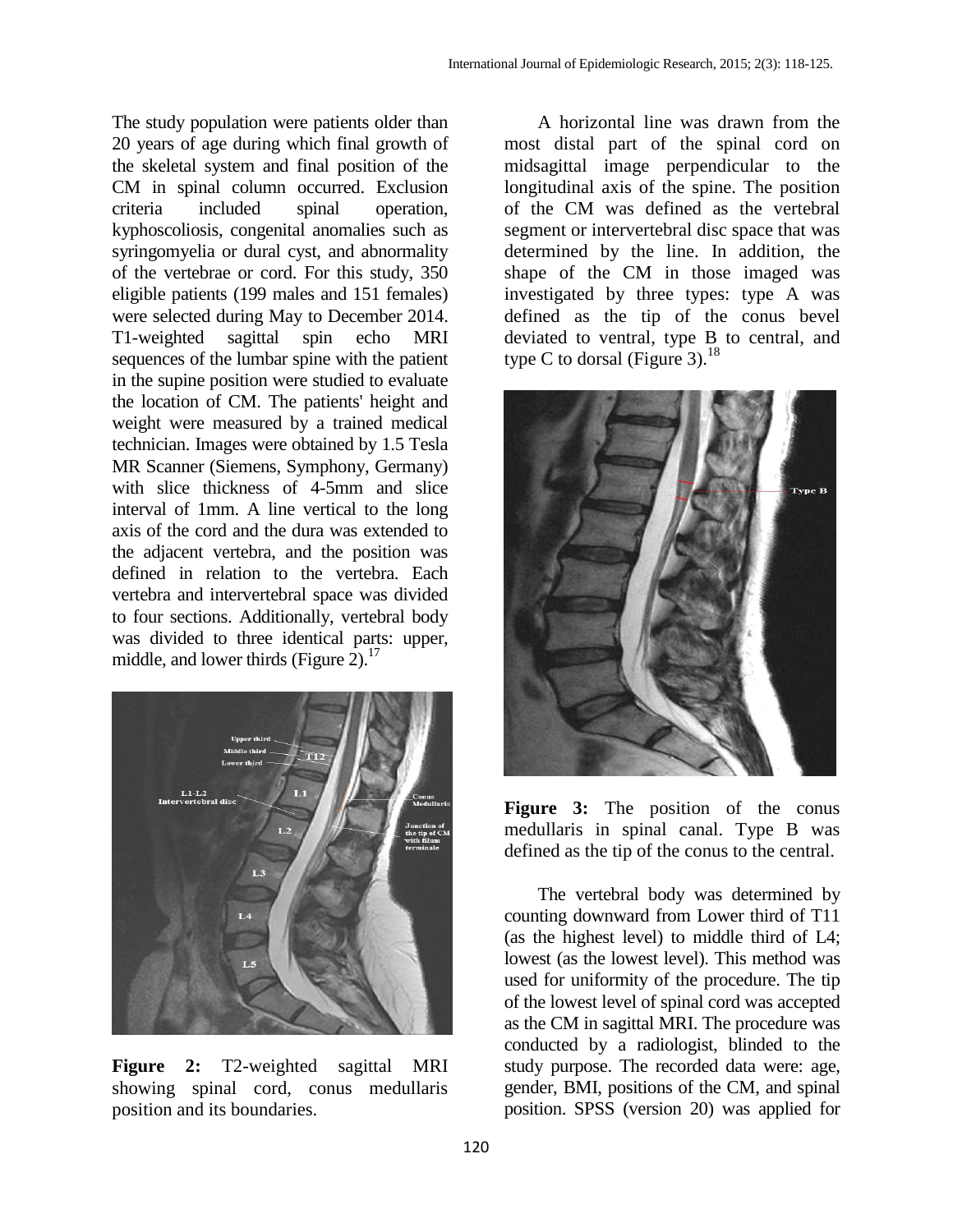the statistical analysis using Chi-Square, Kruskal Wallis Test, and ANOVA. The Kolmogorov-Smirnov test was performed to determine the variability in the tip of the conus level. Since based on the Kolmogorov-Smirnov analysis, there was no difference between the BMI and CM in male patients; ANOVA test was also applied. The twosample Kolmogorov-Smirnov test was performed to determine the differences between genders. The p-values were significant at level of less than 0.05.

### **RESULTS**

Table 1 summarizes the main characteristics of the study population. There was no significant difference between men and women with regards to the characteristics of weight, height, CM and age.

**Characteristics Gender** Male Female  $Mean \pm SD$  Mean  $\pm SD$ Weight  $72.39 \pm 8.8$   $73.29 \pm 8.03$ Height  $177.83 \pm 5.65$   $173.52 \pm 3.7$ <br>CM  $10.54 \pm 3.64$   $11.35 \pm 3.59$  $10.54 \pm 3.64$   $11.35 \pm 3.59$ <br> $39.51 \pm 10.76$   $40.78 \pm 10.92$ Age  $39.51 \pm 10.76$ 

**Table 1:** Main characteristics of study population

The position of the CM was between T12 upper third and L2 middle third with a mean of L1 upper third. The conus was located from T12 upper third to L2 upper third (mean: L1 upper third) in males and from T12 upper third to L2 middle third (mean: L1 middle third) in females. This difference was not statistically significant. In different age groups, the mean position was varied ranging from T12-L1 intervertebral disc to upper part of L1 middle third and did not seem to be clinically significant (Figure 4).



conus medullaris level

**Figure 4:** Distribution of the conus medullaris level in the patients of this study. The comparison of the conus medullaris had no significant relationships with gender

Images from 350 patients were assessed for the study. There were no significant discrepancy between the position of CM and spinal position, physical parameters such as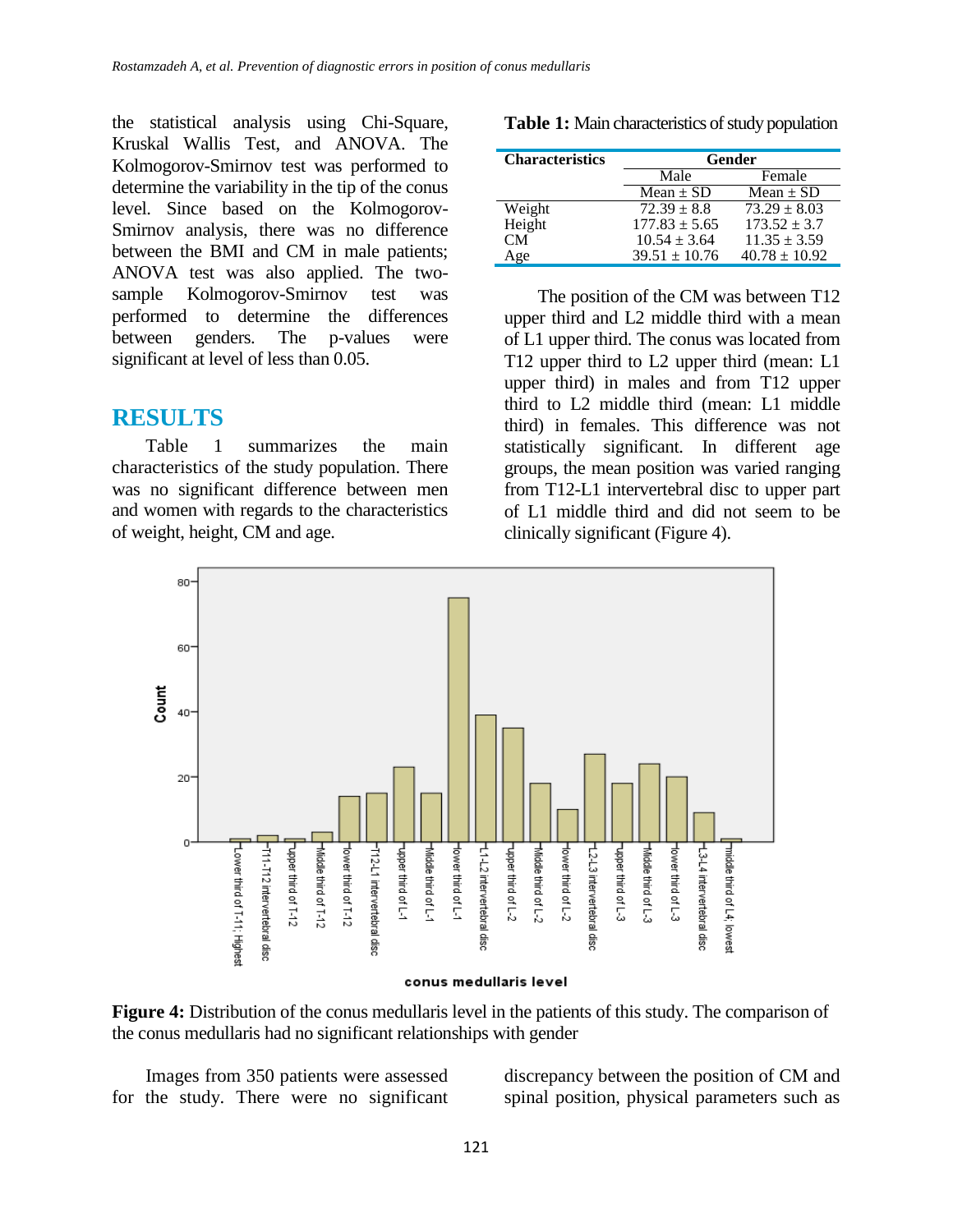age, gender and BMI. The results also showed that the inter canal position of the spinal cord was toward dorsal (Table 2) (Figure 5).

**Table 2:** The position of the spinal cord's tip in the spinal canal

| <b>Position</b> | Gender      |             |             |
|-----------------|-------------|-------------|-------------|
|                 | Male        | Female      | Total       |
|                 | No. (%)     | No. (%)     | No. (%)     |
| Dorsal          | 42 (21.1%)  | 116 (76.8%) | 158 (45.1%) |
| Central         | 119 (59.8%) | 24 (15.9%)  | 143 (40.9%) |
| Ventral         | 38 (19.1%)  | $11(7.3\%)$ | 49 (14.0%)  |
| Total           | 199 (100%)  | 151 (100%)  | 350 (100%)  |



**Figure 5:** The inter canal position of the spinal cord in the study patients showing that the position is toward dorsal.

### **DISCUSSION**

Large variations in CM position were found in normally developed adults; with extensive data available for cadaveric and live populations. The study showed that in different age groups, the mean position varied with no clinically significant result. The inter canal position of the spinal cord was also toward dorsal. There was no significant relationship

between CM and spinal cord position in spinal column with gender, age as well as BMI.

Previous studies suggested that CM could reach the adult's position by 2 years of age and lies at an average position of L1 to L2. Up to now, the position of CM has been reported in different articles which were conducted on cadaver. For example, Thomson found that the position of the conus between 5 mm above the lower margin of T12 and upper margin of L3 among 198 adult cadavers, lower in women than in men. <sup>19</sup> In the present study, there was no statistical difference in males and females regarding the position of CM. Similarly, Cotter 20 with 234 cases reported that there was no relationship between cord length and vertebral column. In his series the level of the CM varied between the middle of T12 and the lower border of L2, but in 77% of white males cord termination level was between the upper border of L1 and  $L2<sup>20</sup>$  These findings supported the results of present study.

However, in an examination of 240 adult cadavers, Needles reported that the cord termination was between the middle third of T12 and the lower third of L3; and in 49% of his series, the CM level was between the lower third of L1 and the upper third of  $L2<sup>21</sup>$  There was a significant statistical difference in CM level between male and female groups in the studies of Needles. $^{21}$  In contrast, no difference was found in distribution of conus position between males and females in our study.

Reiman and Anson studied 129 consecutive adult specimens. They explained the mean conus position to be at L1- L2, ranging between the lower third of T12 and the middle third of  $L3^{22}$  Malas and colleagues reported that CM was at L4 level in 14 out of 25 fetuses, at L2 level in 10 out of 25 neonates; whereas, CM was at L1-L2 level in 11 out of 25 adults. <sup>23</sup> Nowadays, MRI has made it possible to determine the distribution of CM level in the living population. In addition, in the study of Kim et al. $^{24}$  it was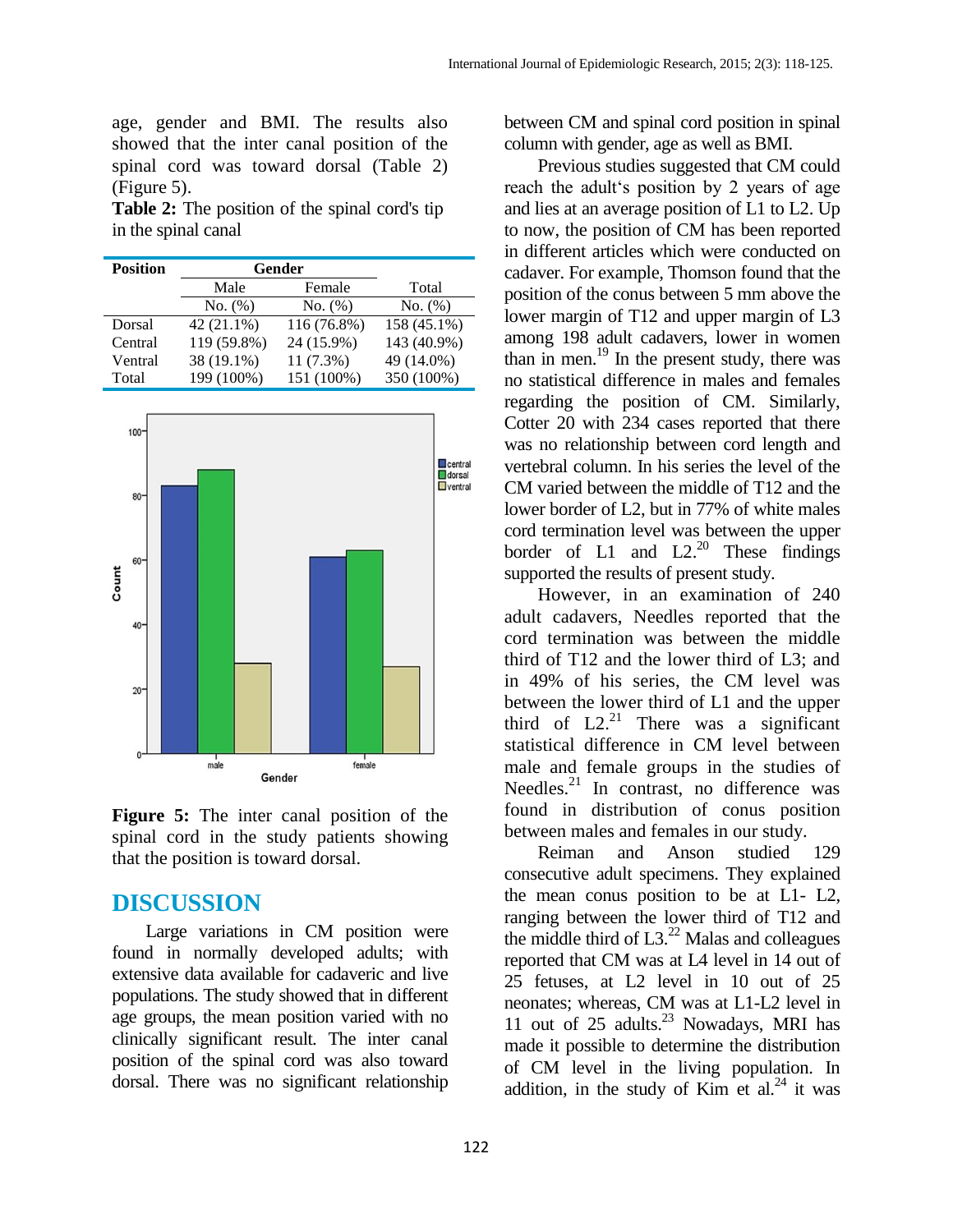stated that the CM was most frequently located at the level of lower third of L1 and then L1-L2. In a study, with 504 adult cases without spinal deformity, found that the tip of the conus was between middle third of T12 and upper third of L3 with a mean position at the lower third of  $L1^{25}$ . They found that conus position was slightly lower in males than in females without any statistical significance. The results of this study are congruent with our study. Although, they did not evaluate racial differences and they did not find any change in the conus location with increasing age. However, we considered other factors like gender, age and BMI in the present study. Demiryürek et al. studied 639 patients and noticed that the conus tip was from T11-T12 intervertebral disc space to the upper third of L3.<sup>8</sup> The conus were near one vertebra lower in females (mostly at L1-L2 disc) than in males (mostly at T12-L1 disc). They found no difference in the conus level related to increasing age, which agree with the results of the present study. Soleiman and colleagues assessed 635 patients and reported the mean conus termination at L1 middle third.<sup>26</sup> They also reported a difference between females (mean L1 middle third) and males (mean L1 lower third). In contrast to the findings of Saifuddin, the results of the current study did not show a significant difference between CM position in males and female.<sup>25</sup> Another study suggests that because older patients with osteoporosis or age-related vertebral deformity usually have a reduced height of the vertebral body, the segmental position of the conus could be lower.<sup>27</sup> This result is not approved by the present study.

In general, the positions of the CM and spinal position measured in the participants of the present study corresponded well to the results of previous studies. However, other studies did not include the relationship between CM and spinal position compared with BMI.<sup>28</sup> Thus, this feature of the present study could be an element that might be

emphasized in future studies with a larger sample size. Other studies found age as an element that could change the position of CM; this was incongruent with the current study. $^{24}$ 

In conclusion, the results of the present study could be also helpful for the following specialists: anesthetists, neurosurgeons, medical emergency specialists, and radiographers. An anesthetist should exactly know anatomical variations to achieve a minimum of spinal cord trauma during an anesthetic procedure. Moreover, a neurosurgeon needs the level of CM as well as its position during a lumbar puncture procedure. Additionally, as we showed in this study that the position of CM is mostly dorsal, it could be dangerous for patients undergo a CSF aspiration.

Furthermore, the variety of the position of the CM in patients might be dangerous when one face a patient in an emergency ward for triage and transferring him/her to imaging centre. Finally, the variation of the CM position and its end level could be a guidance that why neurological symptoms varies for different patients. The most common level of conus medullaris (CM) was the lower third of L1 both in males and females. One should consider that checking and marking the corresponding vertebral level may be helpful to select a safe intervertebral level. The present study showed that it would be practical to know the CM position in the same patient population; since lumbar radiograph and MRI cannot be routinely recommended for all patients scheduled for spinal block .The distribution of CM location in a large adult population was shown to range from the middle third of T12 to the upper third of L3 level. Our study which has a fairly large number of cases is suggested to help to determine the range of CM level in Kurdistan (Iran) people. It is important to consider the possible range of CM level when performing lumbar puncture and avoid complications for lumbar surgery. It is possible that the ethnic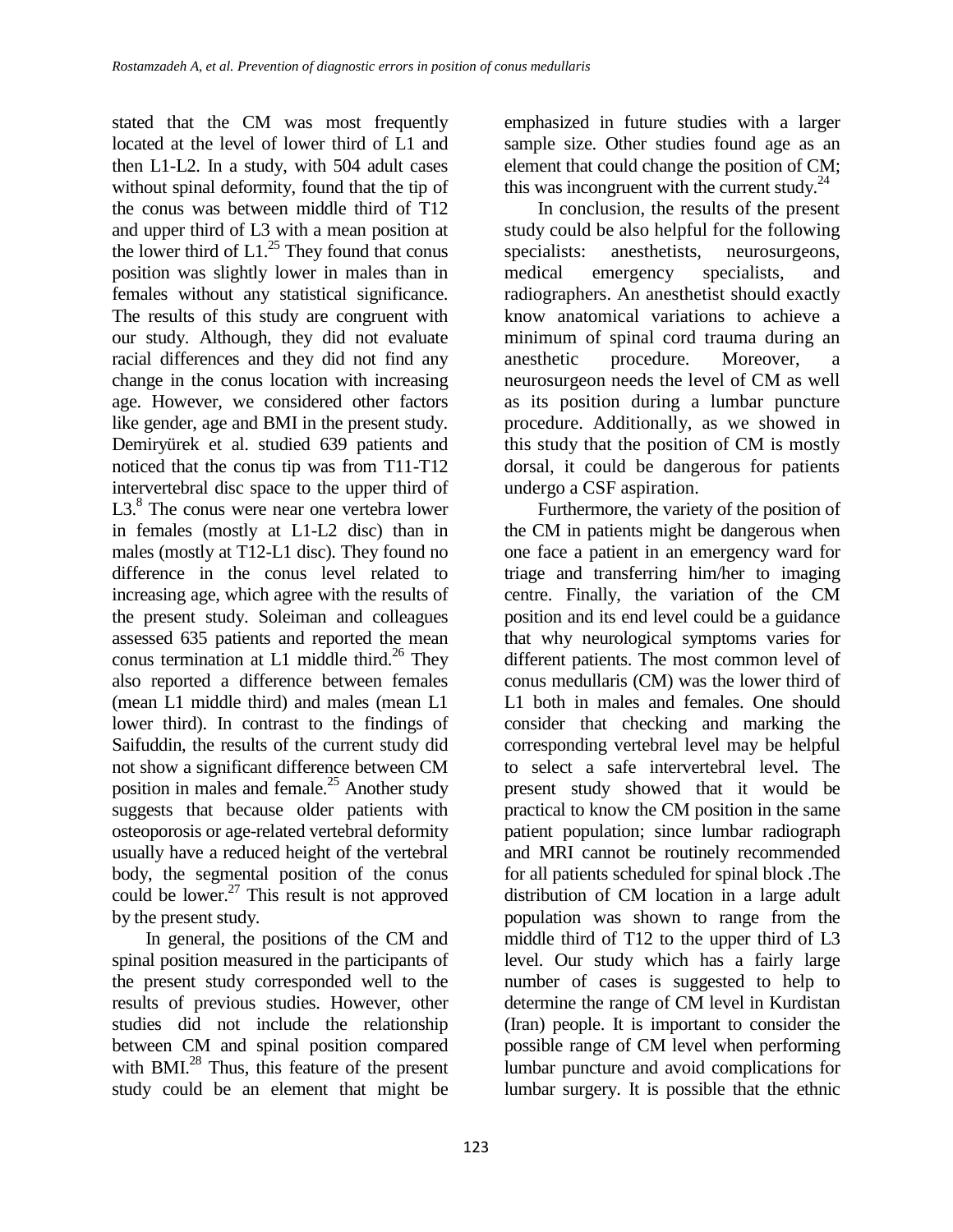differences in the samples may be relevant to the diverse findings of these studies. Therefore, it is recommended that further studies be conducted using different ethnicities. Although there is substantial number of researches in this area, there are still many issues for debate; for example, the effects of race, sport and nutrition.

### **CONFLICT OF INTEREST**

The authors declare that they have no conflict of interests.

## **ACKNOWLEDGEMENT**

The study was supported by the Research Council of the Kurdistan University of Medical Sciences.

# **REFERENCES**

1. Suppa E, Valente A, Catarci S, Zanfini BA, Draisci G. A study of low-dose S-ketamine infusion as "preventive" pain treatment for cesarean section with spinal anesthesia: benefits and side effects. Minerva Anestesiol. 2012; 78(7): 774-81.

2. Jiang YH, Jiang W, Jiang LM, Lin GX, Yang H, Tan Y, et al. Clinical efficacy of acupuncture on the morphine-related side effects in patients undergoing spinalepidural anesthesia and analgesia. Chin J Integr Med. 2010; 16(1): 71-4.

3. Standl T, Stanek A, Burmeister MA, Gruschow S, Wahlen B, Muller K, et al. Spinal anesthesia performance conditions and side effects are comparable between the newly designed Ballpen and the Sprotte needle: results of a prospective comparative randomized multicenter study. Anesth Analg. 2004; 98(2): 512-7.

4. Mojica JL, Melendez HJ, Bautista LE. The timing of intravenous crystalloid administration and incidence of cardiovascular side effects during spinal anesthesia: the results from a randomized controlled trial. Anesth Analg. 2002; 94(2): 432-7.

5. Arndt JO, Bomer W, Krauth J, Marquardt B. Incidence and time course of cardiovascular side effects during spinal anesthesia after prophylactic administration of intravenous fluids or vasoconstrictors. Anesth Analg. 1998; 87(2): 347-54.

6. Viscomi CM, Hill K, Johnson J, Sites C. Spinal anesthesia versus intravenous sedation for transvaginal oocyte retrieval: reproductive outcome, side-effects and recovery profiles. I Int J Obstet Anesth. 1997; 6(1): 49-51.

7. Carpenter RL, Caplan RA, Brown DL, Stephenson C, Wu R. Incidence and risk factors for side effects of spinal anesthesia. Anesthesiology. 1992; 76(6): 906-16.

8. Demiryurek D, Aydingoz U, Aksit MD, Yener N, Geyik PO. MR imaging determination of the normal level of conus medullaris. Clin Imaging. 2002; 26(6): 375-7. 9. Harkey HL, 3rd, White EAt, Tibbs RE, Jr., Haines DE. A clinician's view of spinal cord injury. Anatomical record Part B, New

anatomist. 2003; 271(1): 41-8.

10. Cramer GD, Darby SA. Clinical anatomy of the spine, spinal cord, and ANS. USA: Mosbey; 2013.

11. Lin N, Bebawy JF, Hua L, Wang BG. Is spinal anaesthesia at L2-L3 interspace safe in disorders of the vertebral column? A magnetic resonance imaging study. Br J Anaesth. 2010; 105(6): 857-62.

12. Kingwell SP, Curt A, Dvorak MF. Factors affecting neurological outcome in traumatic conus medullaris and cauda equina injuries. Neurosurg Focus. 2008; 25(5): E7.

13. Stroman PW, Wheeler-Kingshott C, Bacon M, Schwab JM, Bosma R, Brooks J, et al. The current state-of-the-art of spinal cord imaging: methods. Neuroimage. 2014; 84: 1070-81.

14. Archip N, Erard PJ, Egmont-Petersen M, Haefliger JM, Germond JF. A knowledgebased approach to automatic detection of the spinal cord in CT images. IEEE Trans Med Imaging. 2002; 21(12): 1504-16.